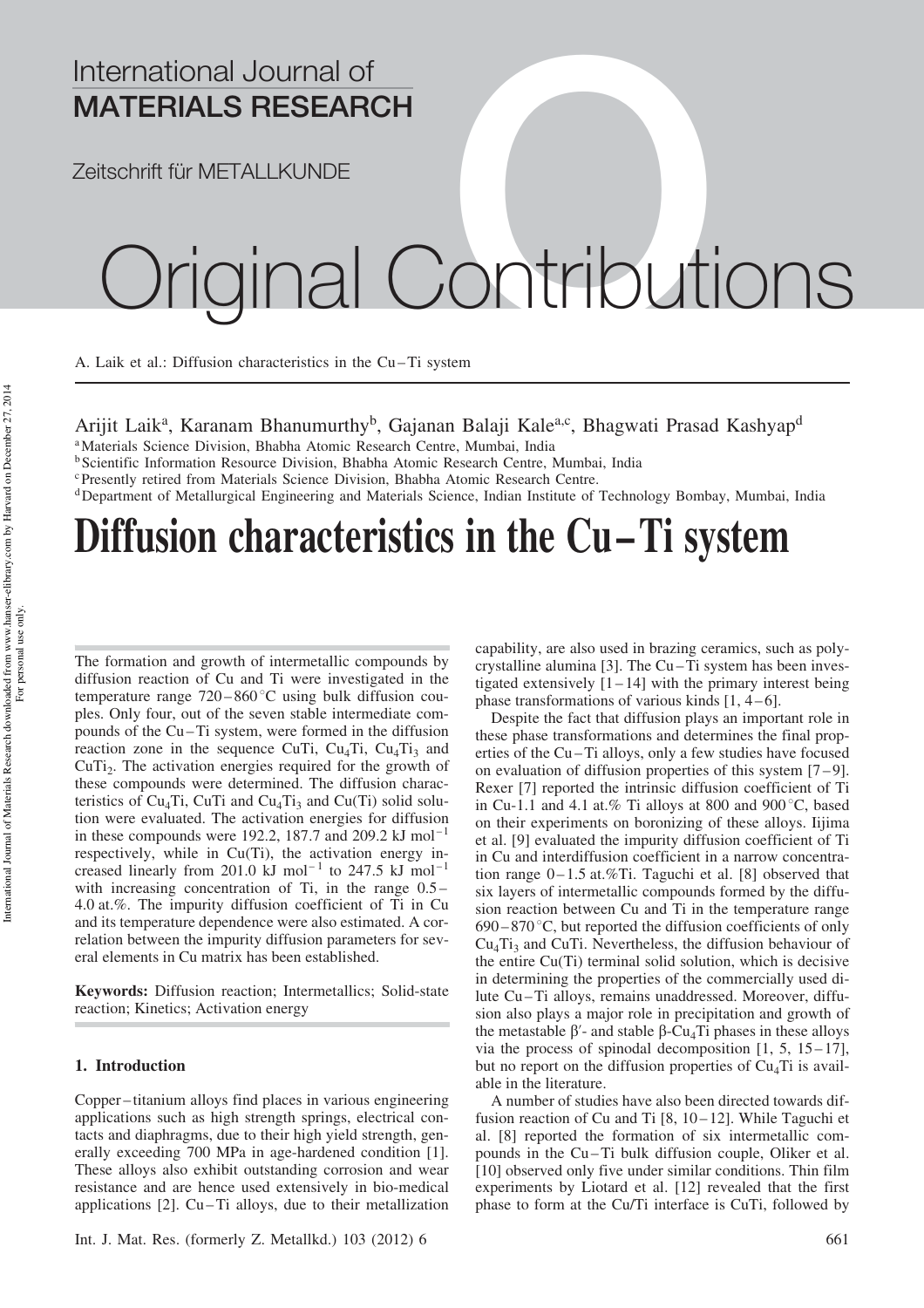the metastable Cu<sub>3</sub>Ti in the temperature range  $300-475$  °C, while Gershinskii et al. [11] reported the formation of  $Cu<sub>7</sub>Ti<sub>2</sub>$ , CuTi and CuTi<sub>2</sub> intermetallic compounds in thin film couples in the range  $450 - 650$  °C.

The Cu-Ti reactivity is of significant commercial importance. For example, during the brazing of Ti using Cu – Ag alloy, the reactivity between Cu and Ti is crucial in achieving sound joints. Recently, Andrieux et al. [13] observed that four interfacial reaction layers of  $Cu<sub>4</sub>Ti$ ,  $Cu<sub>4</sub>Ti<sub>3</sub>$ , CuTi and  $CuTi<sub>2</sub>$  form between Ti and the Cu-Ag alloy which is in concurrence with the observations of Shiue et al. [14] during infrared brazing of Cu and Ti. Attempts to develop coatings of Cu-Ti intermetallic compounds on Cusubstrate, led to the formation of  $Cu<sub>4</sub>Ti$  and  $CuTi<sub>2</sub>$  in the coating layers by diffusion reaction [18]. Hence, a general agreement on diffusion reaction of the Cu – Ti system does not emerge from the reported literature.

Recently the Cu-Ti binary phase diagram has also undergone significant modifications on the Ti-rich side [19]. Following a revised thermodynamic assessment of the system by Canale and Servant  $[20]$ , CuTi<sub>3</sub> was included in the six stable intermediate compounds; viz.,  $Cu<sub>4</sub>Ti$ ,  $Cu<sub>2</sub>Ti$ ,  $Cu<sub>3</sub>Ti<sub>2</sub>$ ,  $Cu<sub>4</sub>Ti<sub>3</sub>$ ,  $CuTi$  and  $CuTi<sub>2</sub>$  that existed in the earlier phase diagram [21].

The objective of the present study was to provide an insight into the diffusion reaction between Cu and Ti, to determine the sequence of formation of the product phases and to elucidate the diffusion characteristics of the Cu –Ti system. The activation energies for the growth of intermetallic compounds formed in the diffusion zone were determined. The diffusion coefficients and activation energy for interdiffusion in these compounds, Cu(Ti) terminal solid solution and impurity diffusion of Ti in Cu were also evaluated.

#### 2. Experimental procedure

#### 2.1. Preparation of diffusion couples

Copper of 99.9 wt.% purity (OFHC grade) and titanium of 99.9 wt.% purity, in the form of 10 mm  $\times$  10 mm  $\times$  4 mm pieces were used to prepare bulk diffusion couples. The Cu and Ti pieces were sealed in separate quartz capsules under He atmosphere and pre-annealed for 48 h at  $900^{\circ}$ C and  $1000\,^{\circ}$ C, respectively, to obtain a strain-free and coarse grained structure. The joining surfaces of Cu and Ti pieces were mechanically polished to a surface finish of  $1 \mu m$ .

These pieces were cleaned ultrasonically with acetone and then immediately coupled under compressive stress in a vacuum hot-press. A compressive stress of 5 MPa and vacuum level better than  $10^{-5}$  mbar was maintained throughout the diffusion-bonding operation. Mica sheets were used as spacers on either side of the couple, to prevent contact with the graphite ram of the hot-press. The couples were bonded at a temperature of  $850^{\circ}$ C for 0.5 h and were then furnace cooled. It may be mentioned here that formation of TiC on the exposed surface of Ti-pieces during bonding, requires a partial pressure of CO,  $p_{\text{CO}} \geq 10^{-4}$ mbar, according to the equilibrium thermodynamics of the Ti –C – O system [22]. However, since the prevailing partial pressure under dynamic vacuum,  $p_{CO} \approx 10^{-6}$  mbar, was two orders of magnitude lower than the equilibrium value, it may be safely inferred that the possibility of formation of TiC is remote. The fact that the Ti pieces did not lose their metallic lustre even after the diffusion bonding, confirmed that TiC was not formed. Preliminary chemical analysis of the as-bonded couples using electron probe microanalysis (EPMA) across the interface showed excellent contact with a negligible diffusion width.

#### 2.2. Diffusion annealing of the couples

The diffusion bonded couples were sealed in quartz capsules under He atmosphere, at a residual pressure of 1.5 kPa. The sealed diffusion couples were annealed at different temperatures in the range of  $720-860$  °C for 120 h each, in a pre-heated horizontal resistance heating tubular furnace. The temperature of the furnace was controlled within  $\pm 1$  °C, using a proportional type temperature controller. The thermocouple used for temperature measurement was calibrated before the heat treatment and its tip was kept very close to the diffusion couple. The heat treatment schedule is given in Table 1. On completion of the diffusion annealing, the couples were quenched in water.

#### 2.3. Characterization of the diffusion zones

After annealing, the diffusion couples were sectioned parallel to the diffusion direction using a slow speed diamond saw. The cross-sections of the couples were metallographically prepared to a surface finish of  $0.25 \mu m$  and etched with a solution of  $H_2O$ ,  $HNO_3$  and HF in a proportion of 10: 9: 1 by volume. The cross-sections of the couples were characterized by using an optical microscope

Table 1. Experimental conditions for diffusion annealing of the Cu–Ti diffusion couples and the thicknesses of the phases formed in the diffusion zone.

| Couple<br>No.                                     | Temperature<br>$(^\circ\mathrm{C})$    | Time<br>(h)                            | Thicknesses of the phases formed (in µm) |                                 |                                  |                   |                            |
|---------------------------------------------------|----------------------------------------|----------------------------------------|------------------------------------------|---------------------------------|----------------------------------|-------------------|----------------------------|
|                                                   |                                        |                                        | Cu <sub>4</sub> Ti                       | Cu <sub>4</sub> Ti <sub>3</sub> | CuTi                             | CuTi <sub>2</sub> | $\beta$ -Ti                |
| .,<br>$\mathcal{L}$<br>z.<br>3.<br>4.<br>5.<br>6. | 720<br>750<br>780<br>800<br>830<br>860 | 120<br>120<br>120<br>120<br>120<br>120 | 16<br>18<br>23<br>26<br>38<br>40         | 8<br>Q<br>12<br>14              | 25<br>35<br>46<br>52<br>56<br>62 | $\ast$<br>*       | #<br>#<br>50<br>240<br>520 |

\* Does not form continuous layer, # Does not form.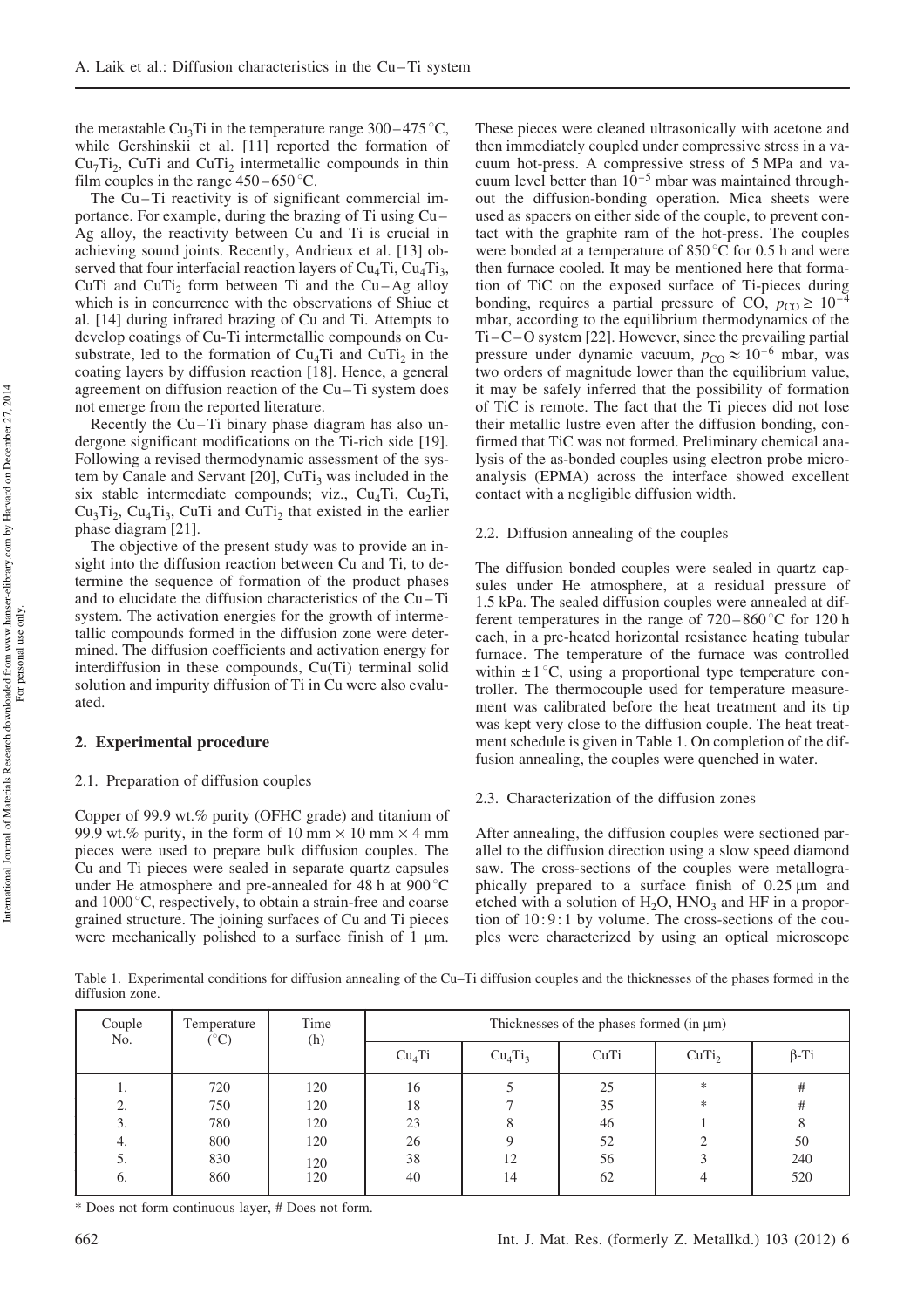and an EPMA equipped with wavelength dispersive spectrometers (WDS). A stable electron beam with 20 kV accelerating voltage and beam current of 40 nA was used. The microstructures of the diffusion zones were recorded using secondary electron (SE) and back-scattered electron (BSE) imaging. Pure elemental standards of Cu and Ti were used for calibration and lithium fluoride (LiF) crystals were used for diffraction of Cu-K<sub>a</sub> and Ti-K<sub>a</sub> X-ray lines in the spectrometers, during quantitative analysis. The standard PAP correction program [23] was used for atomic number  $(Z)$ , absorption  $(A)$  and fluorescence  $(F)$ corrections. Quantitative analysis on a point-to-point basis was done at regular intervals of  $1-2 \mu m$ , by scanning the sample across the diffusion zones, to determine the concentration profile. For each point, the X-ray signals were counted for 20 s at the peak positions and 10 s each for the positive and negative background positions for better statistics. For each specimen, at least three scans were taken at different locations, to attain consistency in the concentration profiles.

#### 3. Results and discussion

#### 3.1. Evolution of the interfacial microstructures

It can be noted from the Cu – Ti binary phase diagram [19] shown in Fig. 1, that the maximum solubility of Cu in  $\alpha$ -Ti is 1.6 at.% at 805 °C and that of Ti in Cu is 8 at.% at 885 °C. Seven stable compounds viz.  $CuTi<sub>3</sub>$ ,  $CuTi<sub>2</sub>$ ,  $CuTi<sub>3</sub>$  $Cu<sub>4</sub>Ti<sub>3</sub>$ ,  $Cu<sub>3</sub>Ti<sub>2</sub>$ ,  $Cu<sub>2</sub>Ti$  and  $Cu<sub>4</sub>Ti$  are seen in the phase diagram. Out of which, only  $Cu<sub>2</sub>Ti$  exists over a narrow temperature range of  $870 - 890$  °C.

Figure 2a, b and c show BSE micrographs of the couples annealed at  $720^{\circ}$ C,  $780^{\circ}$ C and  $860^{\circ}$ C respectively, for 120 h each. The BSE micrographs of the diffusion zones of the Cu/Ti diffusion couples in Fig.  $2a - c$  clearly show the formation of various intermetallic compounds in the form of layers, parallel to the original interface. The relative widths of these compounds are evident from the micrographs. Since the interfaces between the phases are wavy in nature, the widths of the layers were not constant throughout the diffusion zone. Therefore, the widths were measured at 5 different locations, and the average values were taken for further calculations.

The micrograph in Fig. 2a clearly shows that three distinct layers of intermediate compounds were formed at the interface. The widest layer (of about  $25 \mu m$ ) among the three, formed just adjacent to Ti, was identified as the CuTi phase. The next two layers on the Cu-side could be identified as  $Cu<sub>4</sub>Ti<sub>3</sub>$  and  $Cu<sub>4</sub>Ti$  and their widths were 5 µm and 16 lm respectively. The thicknesses of the layers of intermetallic compounds formed in the diffusion zone of the couples are listed in Table 1. A fourth compound of thickness  $\approx$  $1-2$  µm was observed to have formed at discrete locations along the CuTi/Ti interface. Micro-analysis of this phase at locations where the thickness was relatively large, using static beam condition in EPMA, revealed a composition close to CuTi<sub>2</sub>. The BSE micrograph for the couple annealed at  $780^{\circ}$ C (Fig. 2b) shows four layers of intermediate compounds and a solid solution phase adjacent to the Ti side. In addition to  $Cu<sub>4</sub>Ti$ ,  $CuTi$  and  $Cu<sub>4</sub>Ti<sub>3</sub>$ , a thin but continuous layer (about  $1-2 \mu m$ ) of CuTi<sub>2</sub> was found to form between CuTi and Ti. The thickness of these layers increased due to the increase in annealing temperature. Similar observations were reported in the related system of Cu-Zr [24, 25]. Bhanumurthy et al. [24] reported the formation of only two compounds,  $Cu<sub>4</sub>Zr$  and  $CuZr<sub>2</sub>$ , in the temperature range, 600– 704 °C; whereas, Taguchi et al. [25] reported the formation of six intermediate compounds in the temperature range, 700–880 °C, of which the layer of  $Cu_{10}Zr_7$  forms only above 855 °C with an incubation period.

Adjacent to the CuTi<sub>2</sub> phase, on the Ti side, a layer of  $\beta$ -Ti of about 8 µm was also identified (Fig. 2b). This solid solution layer showed a uniform composition of about 5 – 6 at.% Cu. The formation of such a  $\beta$ -Ti layer was attributed to the diffusion of Cu into Ti. Cu, being a  $\beta$ -stabilizer, diffuses into Ti and thereby stabilizes a layer of  $\beta$ -Ti. It is



Fig. 1. Binary alloy phase diagram of the Cu– Ti system [19].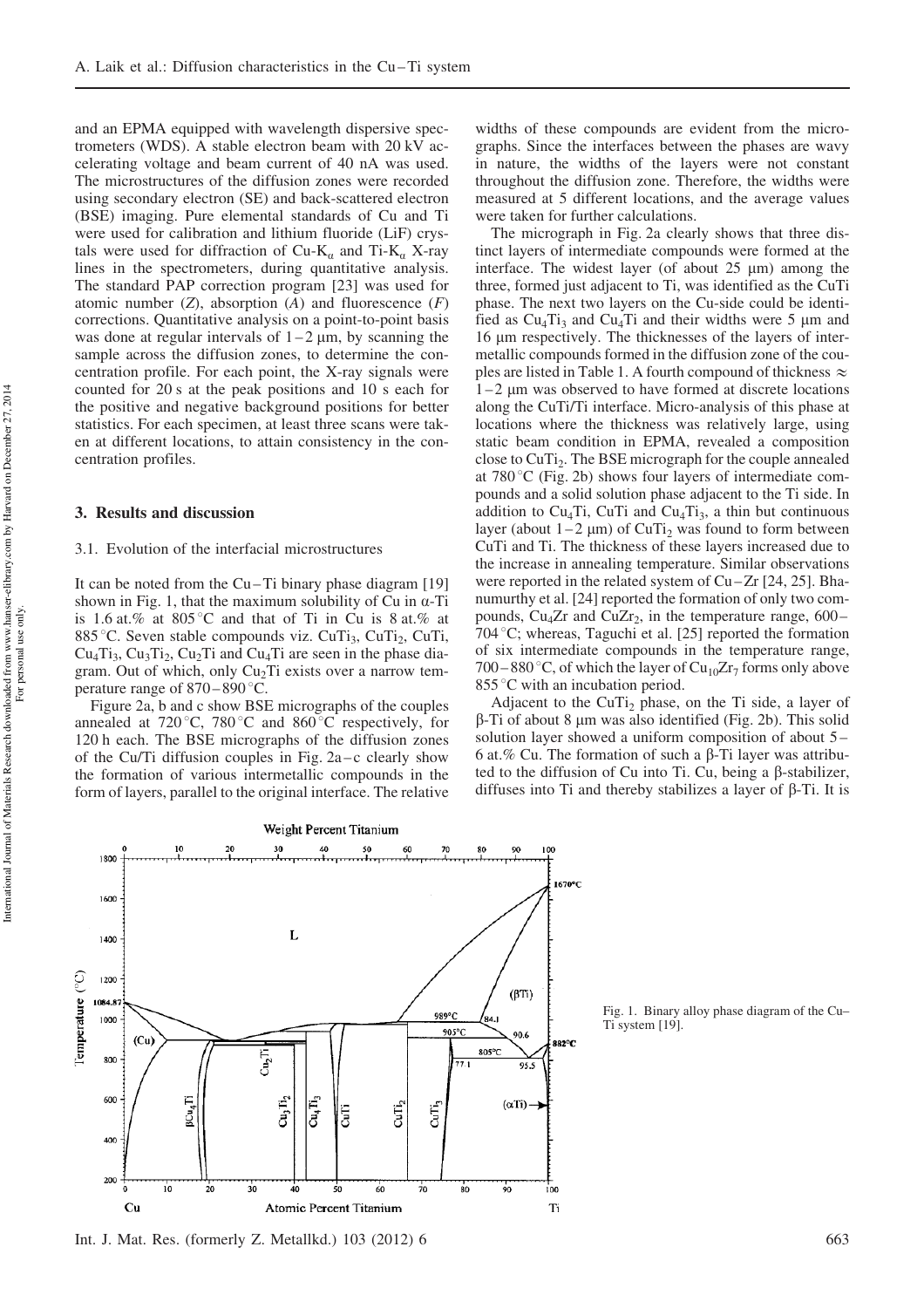

Fig. 2. Back-scattered electron micrographs of the diffusion zones of the Cu-Ti diffusion couples after annealing at (a) 720 °C, (b) 780 °C and (c)  $860^{\circ}$ C for 120 h each. Different layers formed in the diffusion zone are labeled.

interesting to note that two different versions of the Cu – Ti phase diagram exist in literature, showing disagreement over the Ti rich part [19, 21]. The earlier version of the phase diagram [21] shows that the lowest temperature at which stable  $\beta$ -phase can exist is 790 °C, where the eutectoid reaction  $\beta$ -Ti  $\leftrightarrow \alpha$ -Ti + CuTi<sub>2</sub> occurs. With the introduction of the CuTi<sub>3</sub> phase in the current version [19], the

eutectoid temperature was modified to  $805^{\circ}$ C, the associated reaction being  $\beta$ -Ti  $\leftrightarrow \alpha$ -Ti + CuTi<sub>3</sub>. It appears, therefore, that some amount of uncertainty exists regarding the eutectoid temperature. As the annealing temperature is very close to the eutectoid temperature, the local equilibrium at the interface may get altered due to the presence of interdiffusion flux of the Cu and Ti atoms across the diffusion zone. This might have led to the formation of the  $\beta$ -Ti layer. Such formation of  $\beta$ -solid solution phase is commonly observed in the diffusion couples of Ti- and Zr-based systems, especially those which undergo eutectoid transformations. For example, in the Ti-X and Zr-X systems  $(X =$ Cr, Cu, Ag, Au), the  $\beta$ -Ti and  $\beta$ -Zr solid solution phases appear in the diffusion zones and exhibit parabolic rate of growth [26]. As mentioned in Section 2.1, the thickness of the diffusion zone of the as-bonded diffusion couples was negligibly small  $(2-3 \mu m)$ . Although the major portion of this diffusion zone is expected to be the CuTi phase [8, 12], a thin layer of  $\beta$ -Ti solid solution may also form. Subsequent furnace cooling could transform the  $\beta$ -Ti layer to  $\alpha$ -Ti and a small fraction of CuTi<sub>3</sub>. However, such small volume fraction of the CuTi<sub>3</sub> phase in the diffusion zone is not expected to have significant influence on the interdiffusion of Cu and Ti during the process of diffusion annealing.

Annealing at temperatures higher than  $780^{\circ}$ C did not show the formation of any additional layer of intermetallic compound. Figure 2c shows a micrograph of the couple annealed at  $860^{\circ}$ C, the highest temperature of annealing. As observed at  $780^{\circ}$ C, this micrograph also shows the formation of  $Cu<sub>4</sub>Ti$ ,  $Cu<sub>4</sub>Ti<sub>3</sub>$ ,  $CuTi$  and  $CuTi<sub>2</sub>$  intermetallic compounds. However, the layer of  $\beta$ -Ti was found to have grown to a large width of  $500 - 520 \mu m$  at this temperature. Therefore, the entire layer could not be shown in Fig. 2c. The presence of Kirkendall pores could be observed in all the diffusion couples, close to copper, in the  $Cu<sub>4</sub>Ti$  layer. Such an observation suggested a higher rate of diffusion of Cu due to lower melting point. Taguchi et al. [8] observed a slight movement of markers towards the Cu-rich side which also indicated a higher diffusion rate for Cu.

#### 3.2. Concentration profiles

The concentrations obtained at different points were plotted against distance. Figure 3 shows typical concentration profiles for the diffusion zones of the couples annealed at 750 °C and 830 °C respectively. The steps in the profiles, where the composition remains fairly constant over a distance, correspond to the intermediate compounds formed in the diffusion zone. The three steps in Fig. 3a confirmed the formation of CuTi,  $Cu<sub>4</sub>Ti<sub>3</sub>$  and Cu<sub>4</sub>Ti. However, since the CuTi<sub>2</sub> phase does not form as a continuous layer at 750 $\degree$ C, the step corresponding to it was not found in the concentration profile. The  $Cu<sub>4</sub>Ti<sub>3</sub>$  phase showed negligible variation in composition within the layer, whereas, in the cases of CuTi and  $Cu<sub>4</sub>Ti$ , the Ti-concentration varied within 1.3 – 2.8 at.% and 1.7 – 2.1 at.% respectively. This was in accordance with the solubility range of CuTi and  $Cu<sub>4</sub>Ti$ , as shown in the Cu–Ti binary phase diagram (Fig. 1) [19]. The presence of a solubility range was utilized to determine the interdiffusion coefficients in these compounds, as described in Section 3.5.

The concentration profile for the couple annealed at  $830\textdegree$ C (Fig. 3b) showed the presence of four such steps cor-

664 Int. J. Mat. Res. (formerly Z. Metallkd.) 103 (2012) 6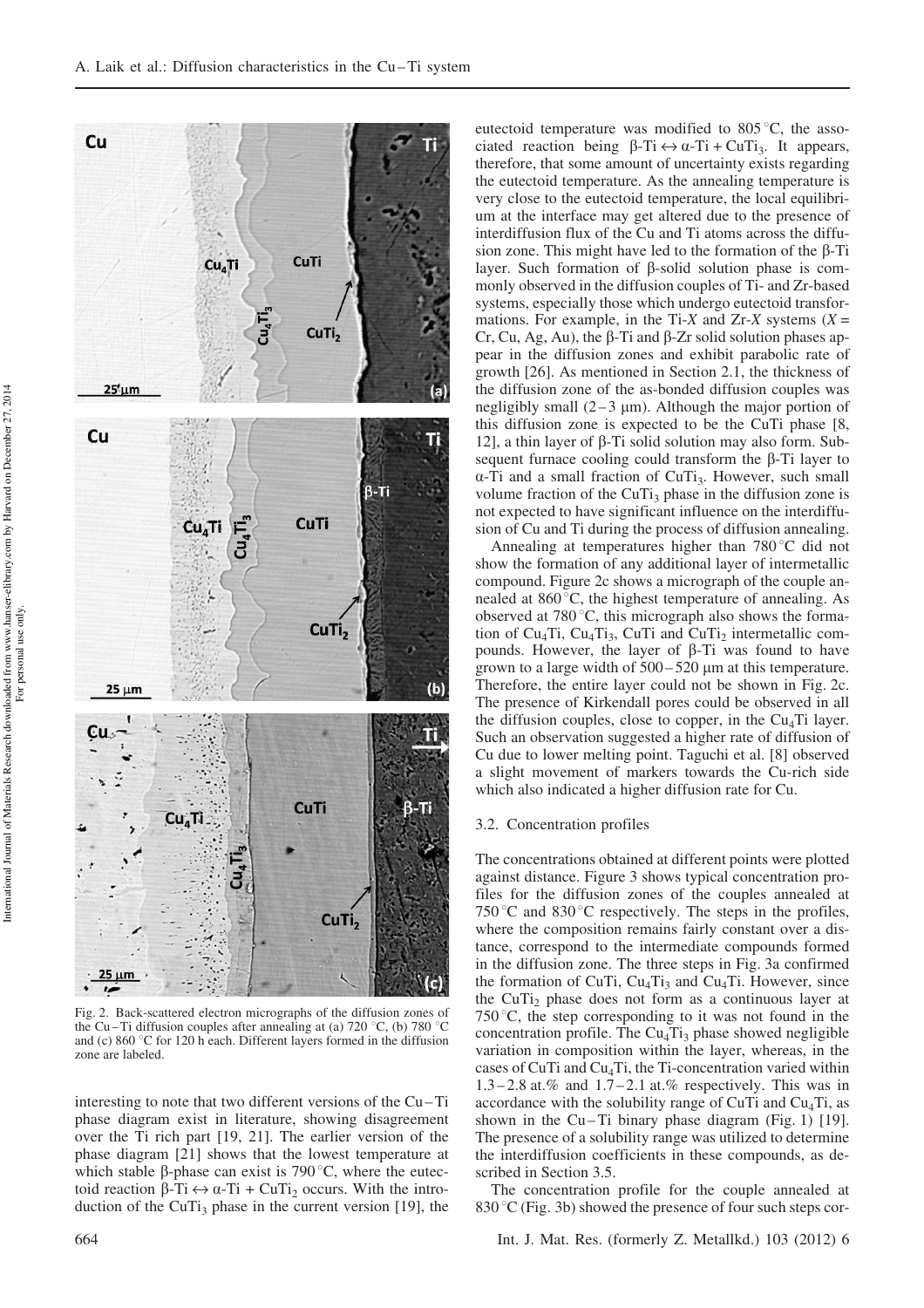

Fig. 3. Concentration profiles across the diffusion zone of the Cu–Ti diffusion couples annealed for 120 hours at (a) 750 °C and (b) 830 °C.

responding to  $Cu_4Ti$ ,  $Cu_4Ti_3$ ,  $CuTi$  and  $CuTi_2$ . The presence of a layer of  $\beta$ -Ti with a composition of 5.6 at.% Cu, was also found in the Ti-side of the diffusion zone. The concentration of Cu remained fairly constant throughout the layer, which indicated that the  $\beta$ -Ti phase did not undergo any solute partitioning during the process of quenching. This  $\beta$ -Ti layer was found to grow very fast with rise in temperature. The width of the layer was about 8  $\mu$ m at 780 °C, 50 µm at 800 °C, 220 µm at 830 °C and at 860 °C it grew to as large as  $500 - 520$  µm. Such a rapid growth of the  $\beta$ -Ti layer may be attributed to higher rate of diffusion of Cu in Ti due to a corresponding rapid change in the solubility of Cu in  $\beta$ -Ti (Fig. 1) [19]. At 860 °C, i.e. the highest temperature of annealing, the solubility of Cu is as high as 10 at.%.

A continuous variation in the concentration of Ti in the region between  $Cu<sub>4</sub>Ti$  and pure Cu was indicative of formation of Cu(Ti) terminal solid solution, as shown in Fig. 3a and b. The smooth transition of the concentration of Ti from  $0\%$  to the solubility limit within the Cu(Ti) region, was utilised to determine the interdiffusion coefficient in this solid solution phase.

#### 3.3. Sequence of phase formation

Out of the six stable intermediate compounds in the phase diagram, in the temperature range of study, only four  $(Cu_4Ti, Cu_4Ti_3, CuTi and CuTi_2)$  were formed at the diffu-

sion zone. The phases  $CuTi<sub>3</sub>$  and  $Cu<sub>3</sub>Ti<sub>2</sub>$ , were not found to form in the diffusion zone within the resolution of the experimental techniques used in the present studies. In the course of a recent investigation on the chemical reactivity near 800 °C,  $Cu_3Ti_2$  was found to be systematically absent in the reaction zone [27]. Andrieux et al. [28] showed, using isothermal diffusion experiments that the solid-state reaction for the formation of  $Cu<sub>3</sub>Ti<sub>2</sub>$  is:

$$
5 Cu4 Ti3 + Cu4 Ti \rightarrow 8 Cu3 Ti2
$$
 (1)

Being the last stage of a sequence of reactions,  $Cu<sub>3</sub>Ti<sub>2</sub>$  has a long incubation time and proceeds at a very slow rate [28]. Such an absence of stable compounds in the diffusion zone, in comparison to the phase diagram, is often encountered and is reported in several systems. For example, Laik et al. [29] reported that, in the Zr-Al system, out of ten stable compounds present in the equilibrium phase diagram, only two formed in the diffusion zone. The absence of stable intermediate compounds in the diffusion zone has been a topic of extensive investigation [30, 31]. An excellent review by van Loo [30] deals with this in detail. Also, Dybkov [31] has cited more examples of such binary systems, including the present Cu-Ti system, which show the absence of stable intermediate compounds in the diffusion zone. The primary reasons for the absence of a stable compound in the diffusion zone are attributed to difficulty in its nucleation in the presence of the adjacent phases and a slow rate of diffusion within this phase, which is not sufficient to sustain its growth under such conditions.

The sequence of formation of the phases in the diffusionzone during diffusion reaction is important in understanding the evolution of the microstructure. A number of models exist in the literature on prediction of the formation of the first phase [32-38]. Amongst these, the effective heat of formation (EHF) model proposed by Pretorius [36, 37] is the most recent and has successfully predicted the first phase of formation in many binary systems such as  $M$ –Al and  $M$ – Ge ( $M$  = metal). The EHF model combines the thermodynamic data with the concentrations of the reacting species at the growth interface. Based on this model, the EHF,  $\Delta H'$ , is defined as:

$$
\Delta H' = \Delta H^0 \frac{C_e}{C_1} \tag{2}
$$

where,  $\Delta H^0$  is the standard heat of formation,  $C_e$  is the effective concentration of the limiting element at the interface, taken as the composition of the limiting element at the lowest liquidus temperature, and  $C_1$  is the concentration of the limiting element in the compound.

However, Pretorius' EHF model [36, 37] could not predict the first phase in some systems, where congruent and non-congruent compounds are simultaneously present. Bhanumurthy et al. [39] proposed a modification to the EHF model by incorporating a congruency factor,  $\Delta H^{\text{f}}$ , and defined the modified effective heat of formation (MEHF) as:

$$
\Delta H^{\mathfrak{m}} = \left(\Delta H^{0} + \Delta H^{\mathfrak{f}}\right) \frac{C_{\mathbf{e}}}{C_{\mathbf{l}}} \tag{3}
$$

Here  $\Delta H^{\text{f}}$  is assumed to be equal to the heat of crystallisation of the compound for congruent compounds and zero for non-congruent compounds formed at the interface. The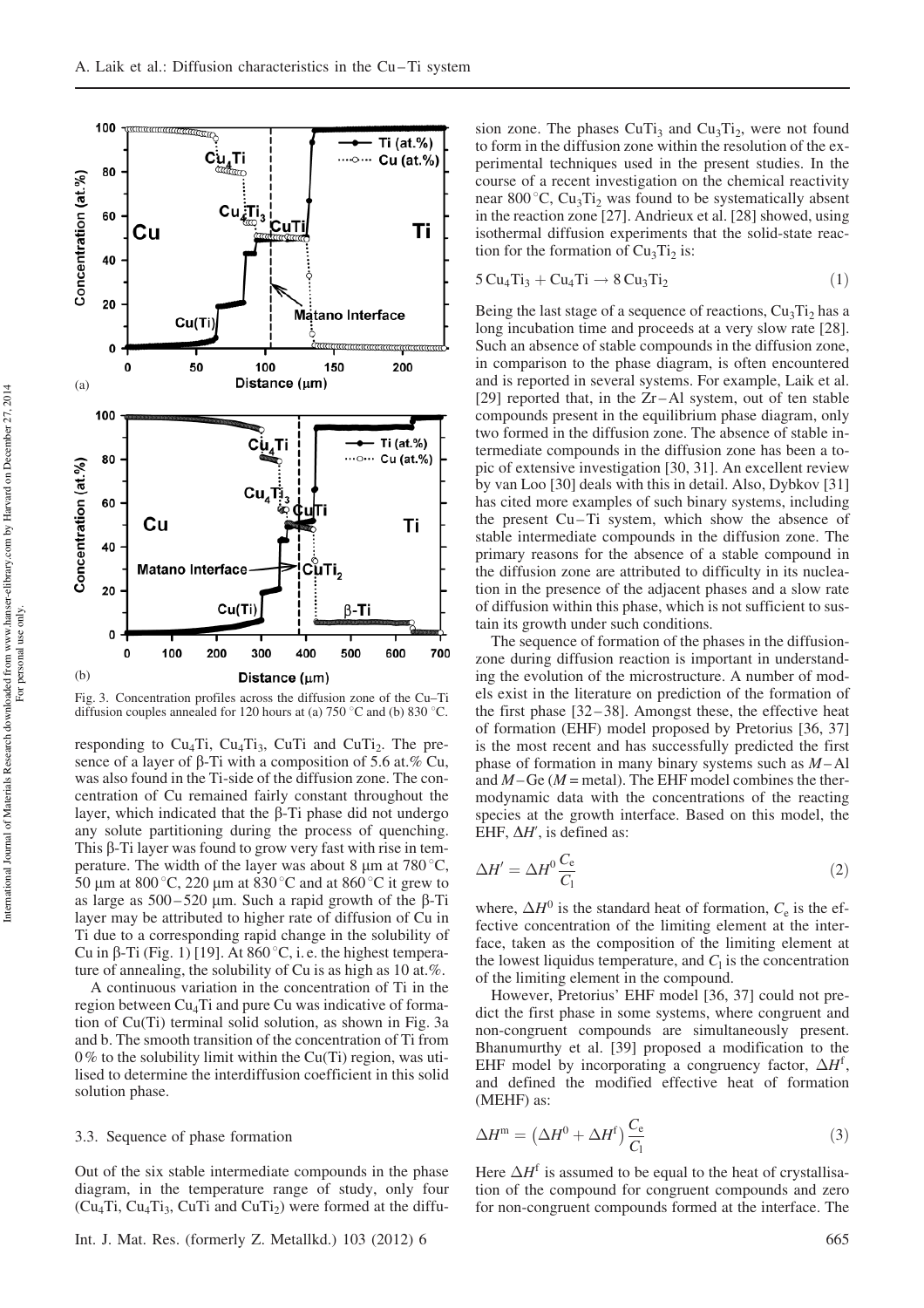congruency factor can be empirically related to the melting point  $T<sub>m</sub>$  of the intermediate phase by [39]:

$$
\Delta H^{\text{f}} = 8.31 T_{\text{m}} \text{ J mol}^{-1} \tag{4}
$$

The MEHF model was successfully used to predict the first phase in various systems, for example, Pt – Si [39], Mn – Ge [39], Fe – Al [39] and  $Zr$  – Al [29]. On the basis of this model, the values of  $\Delta H'$  and  $\Delta H^{\text{m}}$  have been calculated for the compounds in the Cu – Ti system, relevant to the present study, using the  $\Delta H^0$  values reported by Hari Kumar et al. [40] and Colinet et al. [41]. These values are listed in Table 2.  $CuTi<sub>3</sub>$  is not included in the table due to non-availability of thermodynamic data. It can be seen that CuTi has the maximum negative values for both heat of formation ( $\Delta H^0$ ) as well as MEHF ( $\Delta H^{\text{m}}$ ) and hence, is expected to form first at the diffusion zone. As mentioned earlier, CuTi is the only congruent melting phase and is the widest of all the phases formed in the diffusion zone. Using first principle calculations, it was recently shown, that out of the seven stable and five metastable compounds in the Cu – Ti system, the most stable phase is CuTi [42]. Hence, it is expected to form first during the Cu – Ti diffusion reaction. Also, Liotard et al. [12] showed, using careful thin film experiments, that CuTi is the first phase to form by diffusion reaction.

Once the CuTi phase forms at the Cu/Ti interface, appearance of additional layers between Cu and CuTi is decided by the prevailing thermodynamic and kinetic conditions at the Cu/CuTi interface. Since the experimental results show formation of  $Cu<sub>4</sub>Ti$  and  $Cu<sub>4</sub>Ti<sub>3</sub>$  phase layers between the Cu(Ti) terminal solid solution and CuTi, the driving forces required for their formation were evaluated, assuming a local thermodynamic equilibrium at the Cu(Ti)/CuTi interface.

A terminal solid solution phase  $(\Phi)$  can be described as a single sub-lattice model, where the molar free-energy of the phase is expressed by the relationship [43]:

$$
G_{\rm m}^{\Phi} = \sum_{i={\rm Cu,Ti}} x_i^{\Phi} {}^{0} G_i^{\Phi} + RT \sum_{i={\rm Cu,Ti}} x_i^{\Phi} \ln x_i^{\Phi} + x_{{\rm Cu}}^{\Phi} x_{{\rm Ti}}^{\Phi} L_{{\rm Cu,Ti}}^{\Phi}
$$
(5)

where,  ${}^{0}G_{i}^{\Phi}$  and  $x_{i}^{\Phi}$  are the molar free energy of component i and the mole fraction of  $i$  in the phase  $\Phi$ , respectively. The last term of the expression represents the excess free energy and its composition dependence is given by a Redlich – Kister polynomial [44]:

$$
x_{\text{Cu}}^{\Phi} x_{\text{Ti}}^{\Phi} L_{\text{Cu,Ti}}^{\Phi} = x_{\text{Cu}}^{\Phi} x_{\text{Ti}}^{\Phi} \sum_{\nu=0}^{n} {}^{\nu} L_{\text{Cu,Ti}}^{\Phi} \left( x_{\text{Cu}}^{\Phi} + x_{\text{Ti}}^{\Phi} \right)^{\nu} \tag{6}
$$

The free energy of the Cu(Ti) terminal solid solution ( $\Phi =$ fcc-A1) was modelled assuming a regular solution behaviour ( $v = 1$ ). The intermediate phases Cu<sub>4</sub>Ti, Cu<sub>4</sub>Ti<sub>3</sub> and CuTi were modelled as stoichiometric line compounds ( $\theta$ )  $= Cu_p Ti_q$ ). The Gibbs free energy per mole of formula unit of such a compound is given by [40]:

$$
G^{\theta} = (p+q)(a^{\theta} + b^{\theta} T) \tag{7}
$$

The values of the thermodynamic parameters,  $a^{\theta}$ ,  $b^{\theta}$  and  $L_{\text{Cu,Ti}}^{\Phi}$  used in the present calculations were optimised by Hari Kumar et al. [40] for the Cu-Ti system. Standard Elemental References (SER) were taken as the reference state and the STGE data for pure elements [45] were used for the calculations.

The driving force for formation of a compound at the Cu(Ti)/CuTi interface is determined by the decrease in free energy of the system due to its formation. The driving forces for formation of  $Cu<sub>4</sub>Ti$ ,  $Cu<sub>4</sub>Ti$ <sub>3</sub> were found to be close to each other,  $\Delta G_{\text{Cu}_4\text{Ti}} \approx 510 \text{ J} \text{ mol}^{-1}$  and  $\Delta G_{\text{Cu}_4\text{Ti}_3} \approx$  $540$  J mol<sup>-1</sup>, which implied almost equal thermodynamic probability of formation for both. However, as discussed in a later section, the interdiffusion coefficients of CuTi is almost an order of magnitude higher than that of the Cu(Ti) solid solution. Such a condition may lead to a rapid buildup of the concentration of Ti in Cu(Ti), at the vicinity of the Cu(Ti)/CuTi interface; possibly resulting in nucleation of the Cu<sub>4</sub>Ti phase, since the solubility of Ti in Cu(Ti) is limited to 8 at.% [21]. Subsequently, the formation of a layer of  $Cu<sub>4</sub>Ti<sub>3</sub>$  at the Cu<sub>4</sub>Ti/CuTi interface, may be due to a solid state reaction of the type:

$$
Cu4Ti + 8 CuTi \rightarrow 3 Cu4T3
$$
 (8)

Such a scheme of reaction would necessitate an incubation period for the formation of  $Cu<sub>4</sub>Ti$  and  $Cu<sub>4</sub>Ti<sub>3</sub>$ . The work by Liotard et al. [12] on solid-state reaction of Cu-Ti thin film provided experimental evidence for the existence of such an incubation period. It was shown that the second phase in the diffusion zone (metastable  $Cu<sub>3</sub>Ti$  phase), formed after 4 hrs of heat treatment at  $400^{\circ}$ C [12]. Similarly, Andrieux et al. [28] showed that though  $Cu<sub>4</sub>Ti$  formed after 11.5 min,  $Cu<sub>4</sub>Ti<sub>3</sub>$  appeared only after 30 min of heating of Ag – Cu – Ti powder compacts at  $790^{\circ}$ C.

Table 2. The values of heat of formation  $(\Delta H^0)$ , effective heat of formation  $(\Delta H^{\prime\prime})$  and modified heat of formation  $(\Delta H^{\prime\prime\prime})$ , for the various intermediate phases in the Cu–Ti system.

| Phase                           | Composition<br>(at. % Cu) | Congruency    | Limiting<br>element | $\Delta H^0$ [Ref.]      | $\Delta H'$ | $\Lambda H^{\text{m}}$ |
|---------------------------------|---------------------------|---------------|---------------------|--------------------------|-------------|------------------------|
|                                 |                           |               |                     | $(kJ/mol of atom)^{-1})$ |             |                        |
| Cu <sub>4</sub> Ti              | 80.00                     | NC            | Cu                  | $-5.53 \pm 1.07$ [41]    | $-5.05$     | $-5.05$                |
| Cu <sub>2</sub> Ti              | 66.67                     | NC            | Cu                  | $-5.88$ [40]             | $-6.53$     | $-6.53$                |
| Cu <sub>3</sub> Ti <sub>2</sub> | 60.00                     | NC            | Cu                  | $-9.36 \pm 0.6$ [41]     | $-11.39$    | $-11.39$               |
| Cu <sub>4</sub> Ti <sub>3</sub> | 57.14                     | NC            | Cu                  | $-9.65 \pm 0.88$ [41]    | $-12.33$    | $-12.33$               |
| CuTi                            | 50.00                     | $\mathcal{C}$ | Cu                  | $-11.12 \pm 1.72$ [41]   | $-16.24$    | $-31.51$               |
| CuTi <sub>2</sub>               | 33.33                     | NC            | Cu                  | $-8.20 \pm 1.62$ [41]    | $-17.96$    | $-17.96$               |

 $C =$  Congruent,  $NC =$  Non-congruent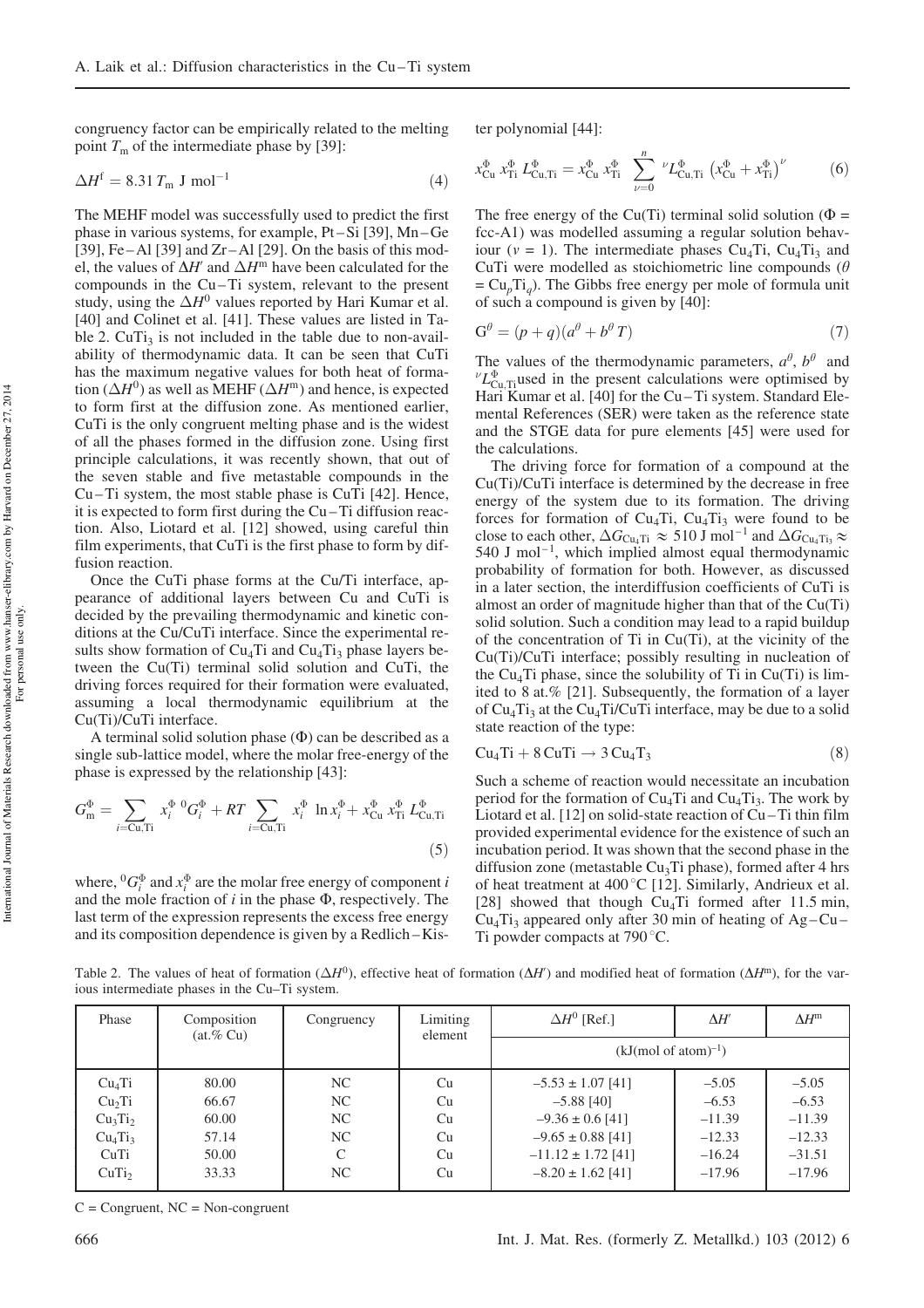The formation of  $CuTi<sub>2</sub>$  phase in discrete regions along the CuTi/Ti interface at lower temperatures, 750 and 780 $\degree$ C, is indicative of late nucleation of this compound in the diffusion zone. Therefore, the sequence of phase formation may be described as:  $CuTi \rightarrow Cu_4Ti \rightarrow Cu_4Ti_3 \rightarrow CuTi_2$ .

#### 3.4. Kinetics of phase growth

The growth of the intermediate phases formed in the Cu – Ti system was reported to be diffusion controlled and hence follows a parabolic relationship of the type [8, 12]:

$$
w^2 = Kt \tag{9}
$$

where  $w$  is the width of the phase layer,  $K$  is the parabolic coefficient and  $t$  is the time of annealing. The values of the parabolic coefficient  $(K)$  for each of the compounds were plotted against 1/T and fitted to straight lines in Fig. 4. The data points for each compound were fitted to straight lines using linear regression. Such linear fit in the ln K versus 1/ T plot suggested that the growth of the compounds is a thermally activated process. The coefficient  $K$  follows an Arrhenius type of temperature dependence:

$$
K = K_0 \exp(-Q_K/RT) \tag{10}
$$

where,  $K_0$  is the pre-exponential factor,  $Q_K$  is the activation energy for growth,  $R$  is the universal gas constant and  $T$  is the temperature in absolute scale. The values of  $Q_K$  and  $K_0$ 



Fig. 4. Temperature dependence of parabolic coefficient  $(K)$  of the layers of compounds  $Cu_4Ti$ ,  $Cu_4Ti_3$ ,  $CuTi$ ,  $CuTi_2$  and the entire diffusion zone formed in the diffusion zone.

can be determined from the values of the slopes and intercepts of the straight lines fitted in Fig. 4 and tabulated in Table 3.

The activation energies required for the growth of the various layers are as follows:  $Q_K^{\text{Cu}_4\text{Ti}} = 134.7 \pm 2.5 \text{ kJ} \text{ mol}^{-1}$ for Cu<sub>4</sub>Ti,  $Q_{K}^{Cu_{4}Ti_{3}} = 134.5 \pm 2.3 \text{ kJ} \text{ mol}^{-1}$  for Cu<sub>4</sub>Ti<sub>3</sub>,  $Q_{\text{K}}^{\text{CuTi}} = 119.8 \pm 2.9 \text{ kJ} \text{ mol}^{-1} \text{ for CuTi and } Q_{\text{K}}^{\text{DZ}} = 131.0 \pm 1.0 \text{ mJ}^{-1} \text{ m}^{-1} \text{ m}^{-1} \text{ m}^{-1} \text{ m}^{-1} \text{ m}^{-1} \text{ m}^{-1} \text{ m}^{-1} \text{ m}^{-1} \text{ m}^{-1} \text{ m}^{-1} \text{ m}^{-1} \text{ m}^{-1} \text{ m}^{-1} \text{ m}^{-1} \text{ m}^{-1} \text{ m}^{-1} \text{ m}^{-1$  $1.1$  kJ mol<sup>-1</sup> for the entire diffusion zone. The uncertainty in the activation energy values originates from the uncertainty in the values of the slope of linear regression lines. It may be mentioned here that since the thickness of the CuTi<sub>2</sub> layer is very small  $(1-4 \mu m)$ , the error involved in its measurement is very high. This leads to a large amount of uncertainty in the values of the activation energy for this layer. Therefore, the calculation of the activation energy for CuTi<sub>2</sub> was not attempted and hence not included in Table 3.

The activation energy values of the intermetallic compound layers are compared with those reported in the literature [8, 11, 12]. Taguchi et al. [8] evaluated the activation energies for the growth of Cu<sub>4</sub>Ti<sub>3</sub> and CuTi as  $Q_K^{Cu_4Ti_3}$  = 104 kJ mol<sup>-1</sup> and  $Q_{K_{\text{C}}T}^{\text{CuTi}} = 125 \text{ kJ} \text{ mol}^{-1}$  respectively. Although the value of  $\tilde{Q}_{K}^{\text{CuTi}}$  is comparable to the present values, that of  $Q_K^{\text{Cu}_4\text{Ti}_3}$  is lower than those. The values of  $Q_{K}$ , calculated using bulk diffusion couples in the present study, were substantially lower in comparison to that of the phases,  $Cu<sub>3</sub>Ti$  and  $CuTi$  formed in thin film experiments in the temperature range 350–450 °C ( $Q_{\rm K}^{\rm Cu_3Ti}$  = 175.6 kJ mol<sup>-1</sup> and  $Q_{K}^{\text{CuTi}} = 142.8 \text{ kJ} \text{ mol}^{-1}$  [12]) and 400–600 °C  $(Q_{\rm K}^{\rm Cu_3Ti} = 171.8 \text{ kJ mol}^{-1} \text{ and } Q_{\rm K}^{\rm CuTi} = 155.4 \text{ kJ mol}^{-1} \text{ [11]}.$ However, the values of  $K_0$  for CuTi and Cu<sub>4</sub>Ti<sub>3</sub> (Table 3) are comparable with those reported by Taguchi et al. [8]  $(K_0^{\text{CuTi}} = 5.3 \times 10^{-9} \text{ m}^2 \text{ s}^{-1} \text{ and } K_0^{\text{Cu4Ti}_3} = 1.3 \times 10^{-11} \text{ m}^2 \text{ s}^{-1}).$ 

#### 3.5. Diffusion coefficient of compounds formed in the diffusion zone

The concentration-dependent interdiffusion coefficient  $(D)$ of a binary system is generally evaluated using the Boltzmann-Matano  $(B-M)$  method [46, 47] using the concentration profile across the diffusion zone. The value of  $D$  at any concentration  $C^*$  can be determined using the relationship:

$$
\tilde{D}(C^*) = -\frac{1}{2t} \left(\frac{dx}{dC}\right)_{C=C^*} \int_{C^{-\infty}}^{C^*} (x - x_0) dC \qquad (11)
$$

where *t* is the time of annealing,  $\left(\frac{dx}{dC}\right)$  $\int dx$  $C=C^*$ is the inverse of the concentration gradient at concentration  $C^*$ ;  $C^{-\infty}$  is the concentration at the extreme left end and  $x_0$  is the position of the Matano interface (MI). Equation (11) can be applied to both single-phase and multi-phase diffusion couples. However, in the case of multi-phase diffusion couples, the concentration gradient inverse  $\left(\frac{dx}{d\sigma}\right)$  $dC$ can be approximated

Table 3. The values of the activation energy  $(Q_K)$  and pre-exponential factor  $(K_0)$  for the growth of the compounds formed in the diffusion zone.

| Parameter                                             | Cu <sub>4</sub> Ti     | Cu <sub>4</sub> Ti <sub>3</sub> | CuTi                   | Diffusion zone            |
|-------------------------------------------------------|------------------------|---------------------------------|------------------------|---------------------------|
| $Q_{\rm K}$ (kJ mol <sup>-1</sup> )                   | $134.7 \pm 2.5$        | $134.5 \pm 2.3$                 | $119.8 \pm 2.9$        | $131.0 \pm 1.1$           |
| $K_0 \times 10^{-9}$ m <sup>2</sup> s <sup>-1</sup> ) | $6.37^{+4.32}_{-3.25}$ | $0.73_{-0.21}^{+0.37}$          | $3.55^{+2.48}_{-2.06}$ | $41.02_{-19.21}^{+26.94}$ |

 $10^{-13}$ 

 $10^{-14}$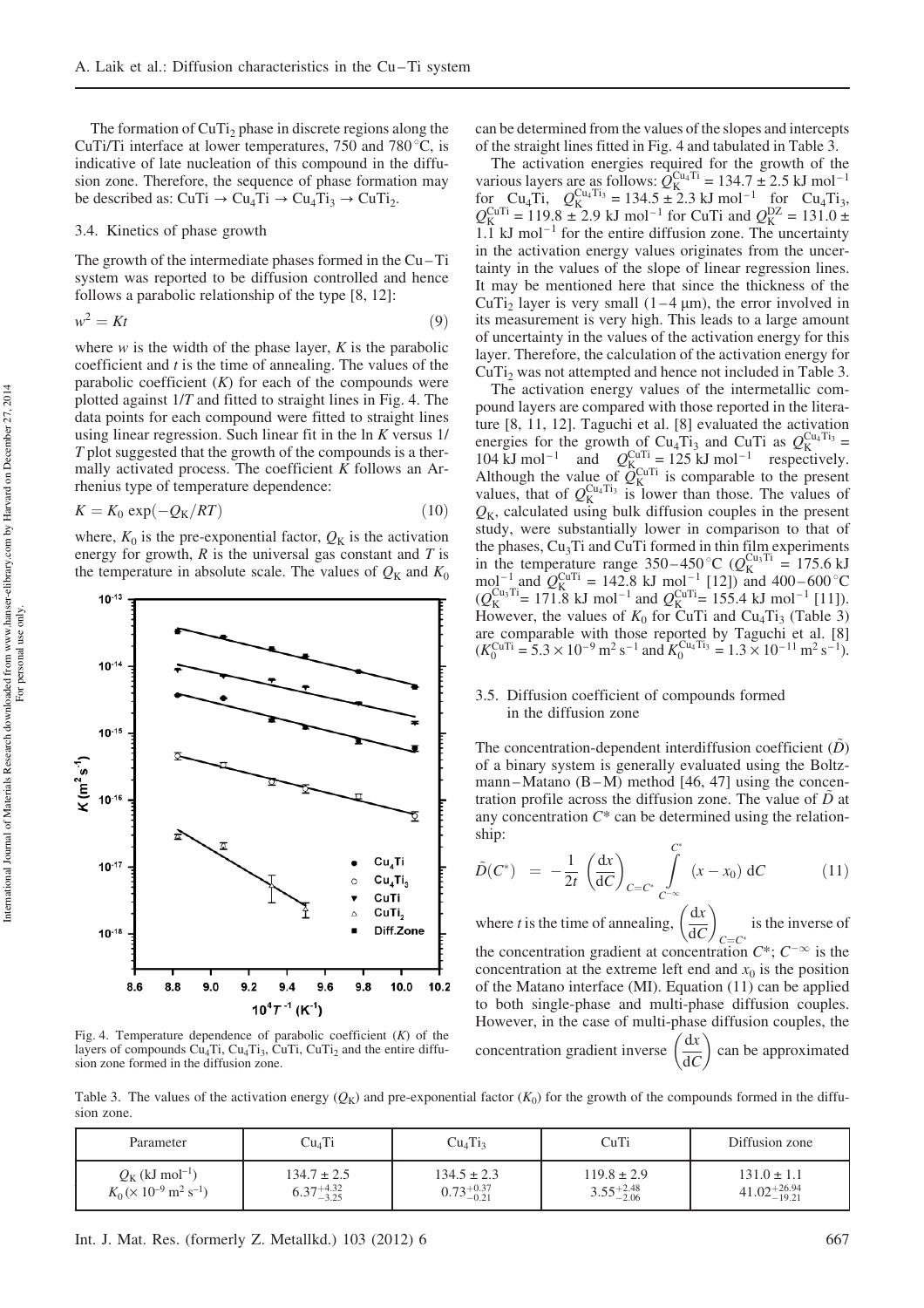to  $\Delta x$  $\overline{\Delta C}$  within an intermediate phase, assuming linear variation of concentration with distance. The composition  $C^*$  is approximated to the average concentration of the compound, denoted as  $C_{1/2}$ . Therefore, in such cases, Eq. (11) can be rewritten as

$$
\tilde{D} = -\frac{1}{2t} \left( \frac{\Delta x}{\Delta C} \right) \int_{C^{-\infty}}^{C_{1/2}} (x - x_0) dC \qquad (12)
$$

This method is more popularly known as the Boltzmann – Matano-Heumann (B-M-H) method [48].

Since the change in total volume of the diffusion couple upon interdiffusion influences the estimation of the diffusion coefficients, correction related to the variation in molar volume becomes necessary when the change in volume is large [49]. Based on the crystallographic data available [50], the molar volume of the compounds and the  $\beta$ -Ti phase formed were calculated. An estimation of the total change in volume in the diffusion couples showed that it varied within  $3-3.5\%$  for all the diffusion couples. Moreover, the lattice parameter of dilute Cu – Ti alloys is known to be independent of the composition [51]. Therefore, correction for such negligible change in volume was not deemed necessary.

It may be noted that for an intermediate phase with a negligible homogeneity range,  $\Delta C \approx 0$ , the interdiffusion coefficient cannot be evaluated using Eq. (12). However, an integrated diffusion coefficient [52, 53] can instead be calculated over a concentration range  $(\Delta C)$  by integrating the interdiffusion flux  $\ddot{J}$  over the thickness of the compound layer  $[w = (x_2 - x_1)].$ 

$$
\tilde{D}^{\text{int}} = \int_{x_1} \tilde{J} dx = \tilde{D} \Delta C \qquad (13)
$$

 $\mathcal{X}_2$ 

Out of the four intermediate compounds formed in the diffusion zones of the Cu–Ti diffusion couples, only two of them,  $Cu<sub>4</sub>Ti$  and  $CuTi$  are non-stoichiometric and hence have solubility range. While  $Cu<sub>4</sub>Ti$  has a solubility range of 19.1 to 22 at.% Ti [21, 54, 55], CuTi exists between 48 to 52 at.% Ti [21, 56]. The interdiffusion coefficients of these phases,  $D_{\text{CuTi}}$  and  $D_{\text{Cu}_4\text{Ti}}$ , were evaluated using the B-M-H method (Eq. (12)) [48] for each temperature of annealing. The integrated diffusion coefficient in the phase  $\text{Cu}_{4}\text{Ti}_{3}$  ( $\tilde{D}_{\text{Cu}_{4}\text{Ti}_{3}}^{\text{int}}$ ) was evaluated using Eq. (13), since it is a line compound [19, 21]. Table 4 shows the values of

 $\tilde{D}_{\text{CuTi}}$ ,  $\tilde{D}_{\text{Cu}_4\text{Ti}}$  and  $\tilde{D}_{\text{Cu}_4\text{Ti}}^{\text{int}}$  and the variation in the range of concentration of Ti in these layers,  $\Delta C_{\text{CuTi}}$  and  $\Delta C_{\text{CuTi}}$ .

In order to determine the temperature dependence, the values of  $\tilde{D}_{\text{CuTi}}$ ,  $\tilde{D}_{\text{Cu}_4\text{Ti}}$  and  $\tilde{D}_{\text{Cu}_4\text{Ti}_3}^{\text{int}}$  were plotted against temperature inverse (1/T) in a semi-log plot as shown in Fig. 5. The data points for each of these parameters were fitted to an Arrhenius relation using linear regression:

$$
\tilde{D} = \tilde{D}_0 \exp\left(\frac{-Q}{RT}\right) \tag{14}
$$

The activation energy  $(Q)$  and the pre-exponential factor  $(D_0)$  for interdiffusion in the phases Cu<sub>4</sub>Ti, CuTi and  $Cu<sub>4</sub>Ti<sub>3</sub>$  were evaluated from the slope and intercept values of the plots. The temperature dependence of  $D_{\text{CuTi}}$ ,  $\tilde{D}_{\text{Cu}_4\text{Ti}}$  and  $\tilde{D}_{\text{Cu}_4\text{Ti}_3}^{\text{int}}$  is expressed as

$$
\tilde{D}_{\text{CuTi}} = (1.79_{-0.74}^{+1.26})
$$
\n
$$
\times 10^{-4} \exp\left(\frac{-187.7 \pm 3.2 \text{ kJ mol}^{-1}}{RT}\right) \text{m}^2 \text{ s}^{-1} \quad (15a)
$$

$$
\tilde{D}_{Cu_4Ti}=\left(5.97^{+4.30}_{-2.49}\right)
$$

$$
\times 10^{-5} \exp\left(\frac{-192.2 \pm 3.4 \text{ kJ mol}^{-1}}{RT}\right) \text{m}^2 \text{ s}^{-1}
$$
 (15b)



Fig. 5. Temperature dependence of interdiffusion coefficients of CuTi and Cu<sub>4</sub>T<sub>1</sub> ( $\overline{\tilde{D}}_{\text{CuTi}}$  and  $\overline{\tilde{D}}_{\text{Cu}_4\text{Ti}}$ ) and integrated diffusion coefficient of  $Cu_4Ti_3 (D_{Cu_4Ti_3}^{int}).$ 

Table 4. Interdiffusion coefficients ( $\tilde{D}_{\text{CuTi}}$  and  $\tilde{D}_{\text{Cu_4Ti}}$ ), range of concentration of Ti ( $\Delta C_{\text{CuTi}}$  and  $\Delta C_{\text{Cu_4Ti}}$ ) in the layers of CuTi and Cu<sub>4</sub>Ti and the integrated diffusion coefficient ( $\tilde{D}_{\text{Cu}_4\text{Ti}_3}^{\text{int}}$ ) in Cu<sub>4</sub>Ti<sub>3</sub>, at different temperatures.

| Temperature<br>$({}^{\circ}C)$ | CuTi                                                                       |                                      | Cu <sub>4</sub> Ti                                                                  | Cu <sub>4</sub> Ti <sub>3</sub>      |                                                                                            |
|--------------------------------|----------------------------------------------------------------------------|--------------------------------------|-------------------------------------------------------------------------------------|--------------------------------------|--------------------------------------------------------------------------------------------|
|                                | $D_{\text{CuTi}}$<br>(× 10 <sup>-14</sup> m <sup>2</sup> s <sup>-1</sup> ) | $\tilde{D}_{\rm{CuTi}}$<br>$(at.\%)$ | $D_{\text{Cu}_4\text{Ti}}$<br>(× 10 <sup>-14</sup> m <sup>2</sup> s <sup>-1</sup> ) | $\Delta C_{\rm Cu_4Ti}$<br>$(at.\%)$ | $\tilde{D}_{Cu_4Ti_3}^{int}$<br>(× 10 <sup>-14</sup> m <sup>2</sup> at.% s <sup>-1</sup> ) |
| 720                            | 2.43                                                                       | 1.3                                  | 0.488                                                                               | 1.7                                  | 0.938                                                                                      |
| 750                            | 4.89                                                                       | 1.5                                  | 1.12                                                                                | 1.7                                  | 1.89                                                                                       |
| 780                            | 8.87                                                                       | 1.7                                  | 1.89                                                                                | 1.7                                  | 3.37                                                                                       |
| 800                            | 11.89                                                                      | 2.0                                  | 2.96                                                                                | 1.8                                  | 5.08                                                                                       |
| 830                            | 23.70                                                                      | 2.6                                  | 5.28                                                                                | 1.9                                  | 12.38                                                                                      |
| 860                            | 41.52                                                                      | 2.8                                  | 8.90                                                                                | 2.1                                  | 20.62                                                                                      |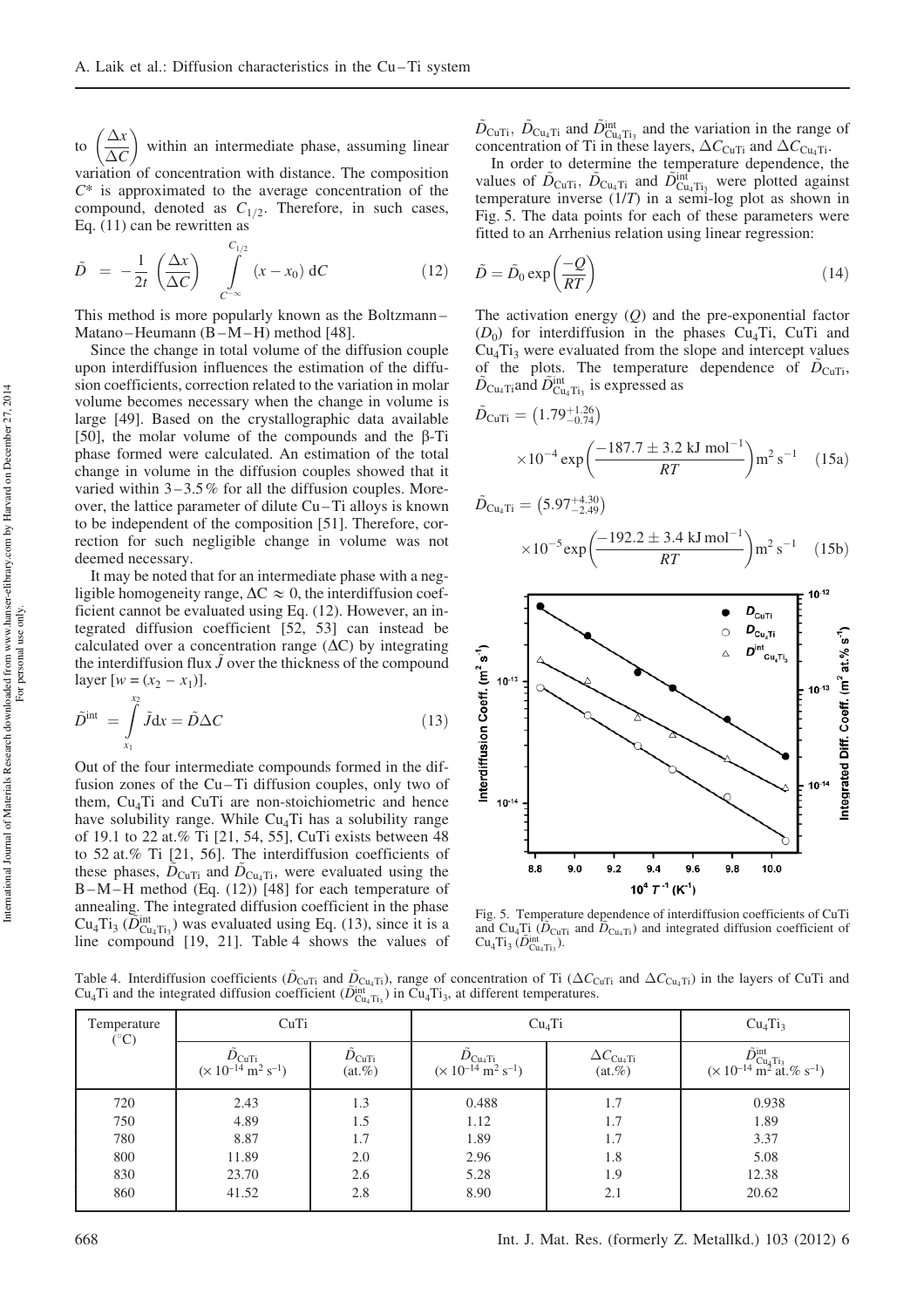$$
\tilde{D}_{\text{Cu}_4\text{Ti}_3}^{\text{int}} = (8.94 \frac{+7.67}{-4.12})
$$
\n
$$
\times 10^{-4} \exp\left(\frac{-209.2 \pm 4.3 \text{ kJ mol}^{-1}}{RT}\right) \text{m}^2 \text{ at. % s}^{-1}
$$
\n(15c)

The values for the diffusion parameters,  $Q$  and  $D_0$ , for the compounds CuTi, Cu<sub>4</sub>Ti and Cu<sub>4</sub>Ti<sub>3</sub> are  $Q^{\text{CuTi}} = 187.7 \pm$ 3.2 kJ mol<sup>-1</sup>,  $D_0^{\text{CuTi}} = 1.79_{-1.26}^{+1.26} \times 10^{-4} \text{ m}^2 \text{ s}^{-1}$ ,  $Q^{\text{Cu}_4\text{Ti}} =$ <br>102.2.4 kJ we l<sup>-1</sup>  $192.2 \pm 3.4 \text{ kJ} \text{ mol}^{-1}$ ,  $D_{0}^{\text{Cu}}$   $\overline{1}^{1}_{\text{O}} = 5.97^{+4.30}_{-2.49} \times 10^{-5} \text{ m}^2 \text{ s}^{-1}$ ,  $Q^{\text{Cu}_4\text{Ti}_3} = 209.2 \pm 4.3 \text{ kJ} \text{ mol}^{-1} \text{ and } D_0^{\text{Cu}_4^{\text{T}}\text{Ti}_3} = 8.94_{-4.12}^{+7.67} \times 10^{-4} \text{ m}^2 \text{ at.}\% \text{ s}^{-1}.$ 

Taguchi et al. [8] estimated the values of interdiffusion coefficients  $(\tilde{D})$  for CuTi and Cu<sub>4</sub>T<sub>13</sub>, using a constant value of solubility range  $\Delta C = 1$  at.% for both the compounds, at all temperatures. Since the value of  $\Delta C$  was found to change by a factor of 2 for CuTi within this temperature range (Table 4), such an assumption may lead to erroneous results. Further, thermodynamic evaluation of the  $Cu<sub>4</sub>Ti<sub>3</sub>$  compound showed it to be a stoichiometric line compound without any solubility range, i.e.,  $\Delta C \approx 0$  [19, 21]. As discussed earlier, in such a situation the evaluation of interdiffusion coefficient  $\tilde{D}_{\text{Cu}_4\text{Ti}_3}$  is not justified. The diffusion parameters of  $Cu<sub>4</sub>Ti<sub>3</sub>$  determined by using the integrated diffusion coefficient in the present study, therefore, seem to be more realistic. The earlier reported values of diffusion parameters of CuTi,  $Q^{\text{CuTi}} = 183 \text{ kJ} \text{ mol}^{-1}$  and  $D_0^{\text{CuTi}} = 1.1 \times 10^{-4} \text{ m}^2 \text{ s}^{-1}$ [8], are comparable with the present values.

#### 3.6. Interdiffusion coefficient in the Cu(Ti) solid solution

Concentration dependent interdiffusion coefficients  $(D)$  in solid solutions are usually determined by using Boltzmann-Matano [46, 47] and Sauer-Freise [57] methods. However, both these methods attempt to solve Fick's law numerically and involve estimation of slopes and areas of the concentration profiles. A serious disadvantage of using such a method is that it incorporates a considerable amount of uncertainty in the values of the slope and area at the ends of the concentration range, which leads to erroneous diffusion coefficient values [58, 59]. On the other hand, estimation of impurity diffusion coefficients and determination of the mechanism of diffusion warrants evaluation of interdiffusion coefficient at low concentrations with sufficient accuracy. In order to circumvent this problem, Hall's analytical solution [58] was used to determine the values of  $\tilde{D}$  in the Cu(Ti) solid solution at different concentration values. The relation for  $\ddot{D}$  at concentration  $C^*$  can be expressed as

$$
\tilde{D}(C^*) = \frac{1}{4h^2} + \frac{k\sqrt{\pi}}{4h^2} \exp(u^2) [1 + \text{erf}(u)] \tag{16}
$$

The variable  $u$  is defined as

$$
\frac{C}{C_0} = \frac{1 + \text{erf}(u)}{2} \tag{17}
$$

where  $C_0$  is the concentration range  $(C^{+\infty} - C^{-\infty})$  and  $erf(u)$  is the error function of u. Here, the variables C and x are alternatively expressed in terms of  $u$  and the Boltzmann parameter,  $\lambda (= x\sqrt{t})$  respectively and thus, the concentration profile is transformed to a plot of u against  $\lambda$ . The nature of variation of such plot can be expressed by a linear relationship,  $u = h\lambda + k$  [58]. The values of parameters h and k are determined from the slope and intercept of the straight line fitted to the data points of the  $u - \lambda$  plot.

The interdiffusion coefficients  $(D)$  in the Cu(Ti) solid solution were evaluated in the entire concentration range,  $C_{\text{Ti}} \leq$ 5.0 at.%, at intervals of 0.5 at.%, for all the temperatures. As shown in Fig. 6, the logarithm of  $D$  was found to decrease linearly with increase in Ti concentration  $(C_{Ti})$  in this concentration range. The data points for each of these temperatures were fitted to straight lines using linear regression and were extrapolated to infinite dilution  $(C_{Ti} \approx 0)$ , to determine the impurity diffusion coefficient of Ti in Cu matrix.

The temperature dependence of  $\tilde{D}$  at different compositions (Cu  $0.5-4.0$  at.% Ti) was determined by an Arrhenius-plot as shown in Fig. 7. The activation energies (Q) and pre-exponential factors  $(D_0)$  were evaluated for these compositions in the Cu(Ti) solid solution, using the Arrhenius relation (Eq. 14). Figure 8 shows that both the parameters  $Q$  and  $logD_0$  increase linearly with the Ti-concentration



Fig. 6. Variation in the interdiffusion coefficient  $(\tilde{D})$  in the Cu(Ti) solid solution as a function of concentration of Ti  $(C_T)$ . The impurity diffusivity of Ti in pure Cu  $(D_{\Pi}^{Cu})$  is evaluated by extrapolating  $\tilde{D}$  to Cu-0  $\%$  Ti.



Fig. 7. Temperature dependence of the interdiffusion coefficient  $(\tilde{D})$ in the Cu(Ti) terminal solid solution.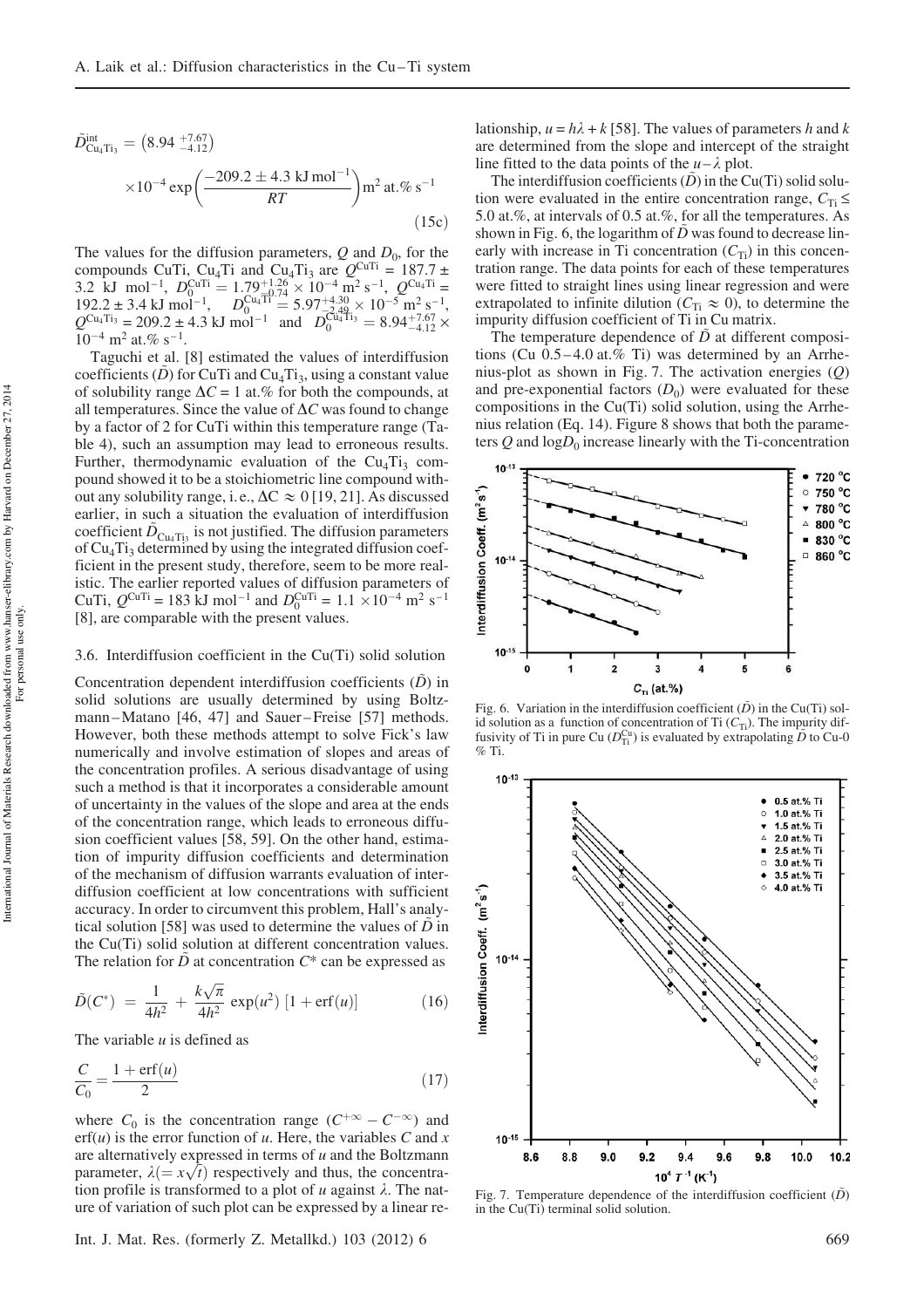

Fig. 8. Plot showing the linear variation of the activation energy  $(Q)$ and the pre-exponential factor  $(D_0)$  for interdiffusion in the Cu(Ti) solid solution with concentration of Ti  $(C_{Ti})$ . The present values are compared with results of Iijima et al. [9].

 $(C_{\text{Ti}})$ . The composition dependence of Q and log $D_0$ , evaluated from Fig. 8 for the range  $0.5 \le C_{Ti} \le 4.0$  at.%, can be expressed as:

$$
log D_0(m^2 s^{-1}) = (-4.30 \pm 0.064)
$$
  
+ (0.572 \pm 0.024) C<sub>Ti</sub>(at.%) (18a)  

$$
Q(kJ mol^{-1}) = (191.5 \pm 1.7) + (14.29 \pm 0.62)CTi(at.%)
$$
  
(18b)

It was shown by Nagarjuna et al. [60] that Ti has a pronounced effect of solid solution strengthening in Cu, due to large atomic size misfit. They also reported a significant increase in the electrical resistivity of copper by addition of Ti. It may be assumed that such effects might be responsible for the decrease in the interdiffusion coefficient  $(D)$ with increase in the Ti concentration in the Cu(Ti) solid solution, as observed in Fig. 6. This further explains the increase in the values of  $D_0$  and  $Q$  with the increase in the Ti content (Fig. 8 and Eq. (18)).

Iijima et al. [9] evaluated the values of the parameters  $D$ , Q and  $D_0$  for the Cu(Ti) solid solution following the B-M method [46, 47], but limited to the concentration range,  $C_{Ti}$  $\leq$  1.5 at.% Ti. These values were found to be systematically lower in comparison to the present values (Fig. 8), possibly due to inherent deficiency of B –M method in determining values of  $\tilde{D}$  at low concentrations [59]. It is interesting to note that activation energy for precipitation and coarsening of β-Cu<sub>4</sub>Ti phase  $(207 \text{ kJ mol}^{-1})$  from super-saturated Cu(Ti) solid solution [5] is in good agreement with the activation energy for interdiffusion in the Cu(Ti) solid solution. This confirms that the coarsening process of such precipitates occurs by diffusion-controlled growth mechanism.

#### 3.7. Impurity diffusion coefficient of Ti in Cu

The impurity diffusion coefficients of Ti in pure Cu  $(D_{\text{Ti}}^{\text{Cu}})$ were determined by extrapolation of the straight lines in

670 Int. J. Mat. Res. (formerly Z. Metallkd.) 103 (2012) 6

Fig. 6 to infinite dilution  $C_{Ti} \rightarrow 0$ , i.e., at Cu-0% Ti. The values of  $D_{\text{Ti}}^{\text{Cu}}$  at different temperatures are tabulated in Table 5. The temperature dependence of  $D_{\text{Ti}}^{\text{Cu}}$  was determined by plotting the same against temperature inverse on a semi-log plot, as shown in Fig. 9. A linear regression fitting of the data points of the plot indicated an Arrhenius-type of temperature dependence of  $D_{\text{Ti}}^{\text{Cu}}$  (Eq. (14)). The activation energy  $(Q^{Ti})$  and pre-exponential factor  $(D_0^{Ti})$  were determined from the slope and intercept values of the plot. The temperature dependence of  $D_{\text{Ti}}^{\text{Cu}}$  along with the probable errors is expressed by the following equation:

$$
D_{\text{Ti}}^{\text{Cu}} = (9.92^{+0.74}_{-0.42})
$$
  
× 10<sup>-5</sup> exp $\left(\frac{-200.2 \pm 3.4 \text{ kJ} \text{ mol}^{-1}}{RT}\right)$ m<sup>2</sup> s<sup>-1</sup> (19)

The earlier reported values of  $D_{\text{Ti}}^{\text{Cu}}$  [9], estimated using the Boltzmann –Matano method, were lower than those determined in the present study (Fig. 9). However, the values of the parameters,  $Q^{Ti}$  (= 196 kJ mol<sup>-1</sup>) and  $D_0^{Ti}$  (= 6.9 × 10<sup>-5</sup>)  $\text{m}^2$  s<sup>-1</sup>) [9], were comparable with the present values. The values of impurity diffusion parameters, when compared with those of self-diffusion of copper  $(D_{\text{Cu}}^{\text{Cu}})$ ,  $Q^{\text{Cu}} = 211 \text{ kJ} \text{ mol}^{-1}$ and  $D_0^{\text{Cu}} = 7.8 \times 10^{-5} \text{ m}^2 \text{ s}^{-1}$  [61], the difference between the activation energies for impurity and self diffusion,  $\Delta Q$  ( $Q^{Ti}$ 

Table 5. Impurity diffusivity of Ti in pure Cu  $(D_{\text{Ti}}^{\text{Cu}})$  at different temperatures.

| Temperature<br>$({}^{\circ}C)$ | $D_{\text{Ti}}^{\text{Cu}}$<br>(× 10 <sup>-15</sup> m <sup>2</sup> s <sup>-1</sup> ) |
|--------------------------------|--------------------------------------------------------------------------------------|
| 720                            | 4.3                                                                                  |
| 750                            | 8.9                                                                                  |
| 780                            | 16.8                                                                                 |
| 800                            | 24.1                                                                                 |
| 830                            | 47.8                                                                                 |
| 860                            | 87.2                                                                                 |



Fig. 9. Temperature dependence of the impurity diffusivity of Ti in pure Cu  $(D_{\text{Ti}}^{\text{Cu}})$ . The present values, determined using Hall's method, are compared with results of Iijima et al. [9], determined using Boltzmann–Matano (B–M) method.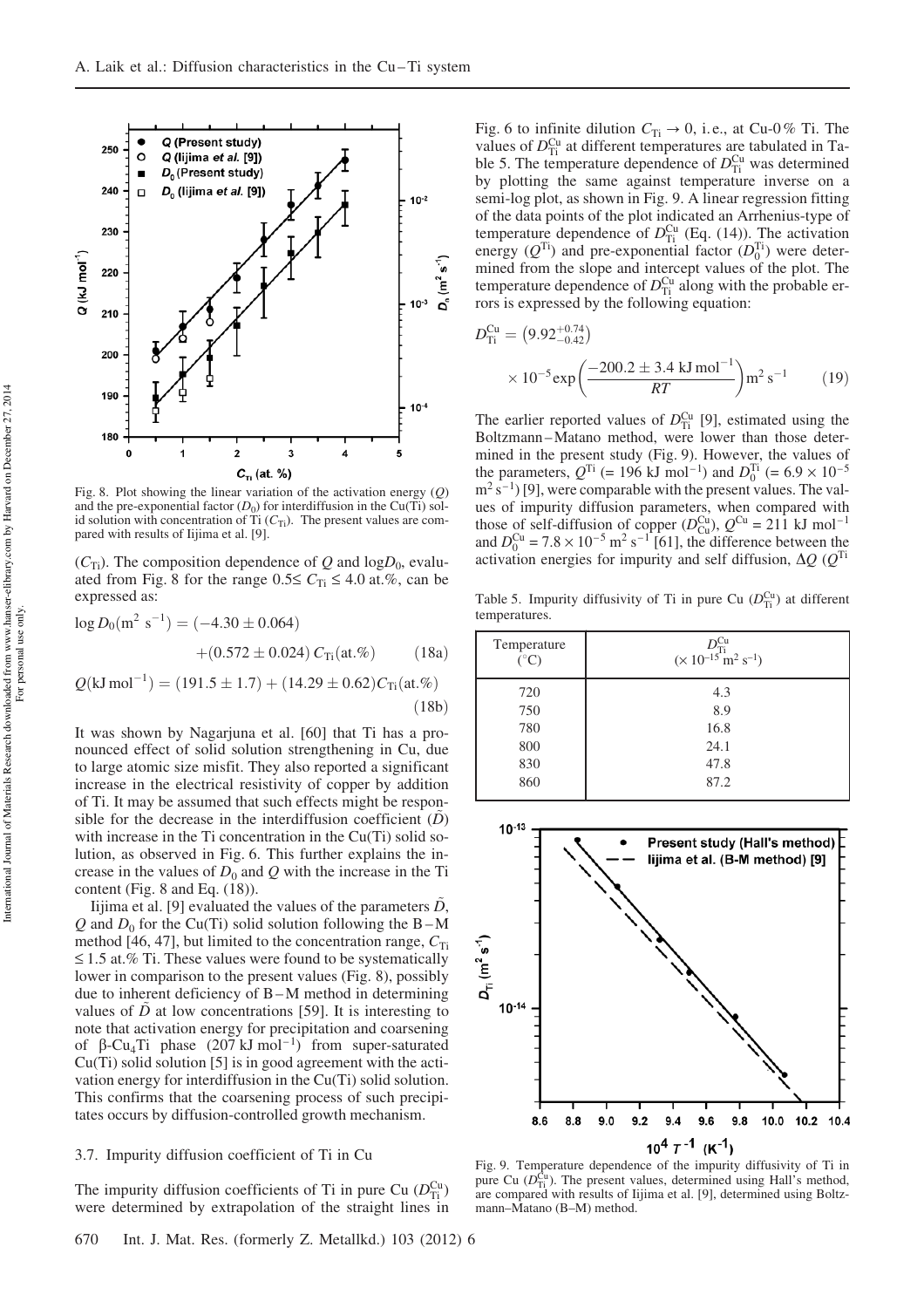–  $Q^{Cu}$ ) was found to be – 10.8 kJ mol<sup>-1</sup>. Such negative values of  $\Delta Q$  suggest high binding energy for impurity – vacancy pairs, according to the theory of vacancy diffusion [62, 63].

The impurity diffusion parameters,  $Q^{Ti}$  and  $D_0^{Ti}$ , of Ti were compared with those of other Cu-X systems  $(X = Ru,$ V, Mn, Cd, Pb, Tl, Sn, Rh, Ni, W, Pd, Fe, Ag, Ga, Ge, Hg, As, Zn, Au, Cr and Nb) [61, 64]. Several empirical correlations between the pre-exponential factor,  $D_0$ , and the activation energy, Q, for impurity diffusion in metals are available in literature [65 – 67]. Swalin [66] derived an equation based on the Lazarus theory [68] to correlate  $Q$  and  $D_0$ . According to Swalin [66], the slope of the plot of log  $D_0$  and Q for different impurity elements in a particular solvent, (d  $log D_0/dQ$ ), should remain constant.

The values of  $logD_0$  and Q for impurity diffusion of various elements in Cu are plotted in Fig. 10. The data points in this plot were fitted to straight line using linear regression. The plot also shows the band for 99% confidence level. The values for Ti obtained from the present analysis fitted close to the straight line within this band. The value of the slope of the straight line (d  $\log D_0 / dQ = 1.32 \times 10^{-5}$ mol  $J^{-1}$ ) is comparable with the values reported by Pelleg [69]  $(6.3 \times 10^{-5} \text{ mol J}^{-1})$  for Cu. The value of the slope seems to be more refined, as the number of data points are large in number as compared to the earlier report [69]. Later on, Beke et al. [67] proposed a general expression for impurity diffusion. They showed that in a plot of  $\ln(D_0^{\text{imp}}/D_0^{\text{self}})$  versus  $\Delta Q/T_m$ , the data points for various impurity elements should fall in a straight line. Such a plot for impurity diffusion in Cu matrix is shown in Fig. 10. Here,  $D_0^{\text{imp}}$  is the pre-exponential factor for diffusion of the impurity atom and  $\overline{D}_0^{\text{self}}$  is the pre-exponential factor for the self diffusion in the matrix (Cu in the present case).  $\Delta Q$  $(= Q^{\text{imp}} - Q^{\text{self}})$  is the difference between the activation energies and  $T<sub>m</sub>$  is the melting point of the matrix. The slope of the straight line, fitted using least square method, was  $4.16 \times 10^{-2}$  mol K J<sup>-1</sup>, which is in good agreement with similar value reported earlier ((4.3  $\pm$  0.9)  $\times$  10<sup>-2</sup> mol K J<sup>-1</sup> by Beke et al. [67]). The impurity diffusion coefficient val-

#### $\Delta Q/T_m$  (J mol<sup>-1</sup> K<sup>-1</sup>)



Fig. 10. Variation of the pre-exponential factor  $(D_0)$  with activation energy (Q) and  $\ln (D_0^{\text{imp}}/D_0^{\text{Cu}})$  with  $\Delta Q/T_m$  for impurity diffusion in Cu.

ue of Ti in Cu evaluated in the present study is therefore consistent with the related theories suggested by Swalin [66] and Beke [67].

#### 4. Conclusions

Diffusion reaction between Cu and Ti in the temperature range of  $720-860^{\circ}$ C, using bulk diffusion couples, resulted in the formation of four layers of intermediate compounds in the diffusion zone, viz.,  $Cu<sub>4</sub>Ti$ ,  $Cu<sub>4</sub>Ti<sub>3</sub>$ ,  $CuTi$  and  $CuTi<sub>2</sub>$ . The values for activation energies for the growth of these compounds were found to be  $Q_K^{\text{Cu}_4\text{Ti}} = 134.7 \text{ kJ mol}^{-1}$ ,  $Q_{K}^{Cu_{4}Ti_{3}}$  = 134.5 kJ mol<sup>-1</sup>,  $Q_{K}^{CuTi}$  = 119.8 kJ mol<sup>-1</sup>. A layer of  $\beta$ -Ti formed on the Ti side of the diffusion zone at and above 780 °C, due to stabilization of the  $\beta$ -Ti-layer by diffusion of Cu. CuTi was predicted as the first phase to form in the diffusion zone, based on the MEHF model, which was followed by  $Cu_4Ti$ ,  $Cu_4Ti_3$  and  $CuTi_2$  in that sequence.

The interdiffusion coefficients for  $Cu<sub>4</sub>Ti$  and CuTi  $(D_{\text{Cu}_4\text{Ti}}$  and  $D_{\text{CuTi}}$ ) and integrated diffusion coefficient for  $\text{Cu}_{4}\text{Ti}_{3}$  ( $\tilde{D}_{\text{Cu}_{4}\text{Ti}_{3}}^{\text{int}}$ ) were evaluated. The diffusion parameters for interdiffusion in the compounds  $Cu<sub>4</sub>Ti$ ,  $Cu<sub>4</sub>Ti<sub>3</sub>$  and CuTi were:  $Q^{\text{Cu}_4\text{Ti}} = 192.2 \pm 3.4 \text{ kJ} \text{ mol}^{-1}$ ,  $D_0^{\text{Cu}_4\text{Ti}} = 5.79^{+4.30} \times 10^{-5} \text{ m}^2 \text{ s}^{-1}$ ,  $Q^{\text{Cu}_4\text{Ti}} = 209.2 \pm 4.3 \text{ kJ} \text{ mol}^{-1}$ ,  $D_0^{\text{Cu}_4\text{Ti}_3^{-1}} = 8.94_{-4.12}^{+7.67} \times 10^{-4} \text{ m}^2 \text{ s}^{-1}$ ,  $Q^{\text{CuTi}} = 187.7 \pm 3.2 \text{ kJ}$ mol<sup>-1</sup> and  $D_0^{\text{CuTi}} = 1.79^{+1.26}_{-0.74} \times 10^{-4} \text{ m}^2 \text{ s}^{-1}$ . The logarithm of interdiffusion coefficient  $(D)$  in the Cu(Ti) solid solution was found to decrease linearly with increase in  $C_{Ti}$  in the entire solubility range. The activation energy for interdiffusion in the Cu(Ti) solid solution varied linearly between 201.0 kJ mol<sup>-1</sup> and 247.5 kJ mol<sup>-1</sup> within the composition range  $C_{Ti} = 0.5 - 4.0$  at.% Ti. The impurity diffusion coefficient of Ti in pure Cu, evaluated by extrapolation of  $\tilde{D}$  to infinite dilution ( $C_{Ti} \approx 0$ ), showed a temperature dependence:  $D_{\text{Ti}}^{\text{Cu}} = 9.92 \times 10^{-5} \text{ exp}$  $\left(\frac{-200.2 \text{ kJ mol}^{-1}}{RT}\right) \text{m}^2$  $s^{-1}$ .

The values of  $D_{\text{Ti}}^{\text{Cu}}$  were found to be consistent with the general theories of impurity diffusion.

The authors are grateful to Dr. G. K. Dey, Head, Materials Science Division, Bhabha Atomic Research Centre, for his keen interest, support and encouragement in the present work.

#### References

- [1] I.S. Batra, G.K. Dey, U.D. Kulkarni, S. Banerjee: Mater. Sci. Eng. A 360 (2003) 220. DOI:10.1016/S0921-5093(03)00440-4
- [2] W.R. Osório, A. Cremasco, P.N. Andrade, A. Garcia, R. Caram: Electrochim. Acta 55 (2010) 759. DOI:10.1016/j.electacta.2009.09.016
- [3] A. Meier, P.R. Chidambaram, G.R. Edwards: Acta Mater. 46 (1998) 4453. DOI:10.1016/S1359-6454(98)00100-1
- [4] C. Borchers: Phil. Mag. A 79 (1999) 537.
- DOI:10.1080/01418619908210315
- [5] F.H. Santiago, N.C. Castro, V.M.L. Hirata, H.J.D. Rosales, J.D.J.C. Rivera: Mater. Trans. 45 (2004) 2312. DOI:10.2320/matertrans.45.2312
- [6] U.D. Kulkarni, G.K. Dey, I.S. Batra: Metall. Mater. Trans. A 33 (2002) 3573. DOI:10.1007/s11661-002-0346-4
- [7] J. Rexer: Z. Metallkd. 63 (1972) 745.
- [8] O. Taguchi, Y. Iijima, K. Hirano: J. Jpn. Inst. Met. 54 (1990) 619.
- [9] Y. Iijima, K. Hoshino, K. Hirano: Metall. Trans. A 8 (1977) 997.
- [10] V.E. Oliker, A.A. Mamonova, T.I. Shaposhnikova: Powder Metall. Met. Ceram. 35 (1996) 173. DOI:10.1007/BF01389606
- [11] A.E. Gershinskii, A.A. Khoromenko, E.I. Cherepov: Phys. Status Solidi A 31 (1975) 61. DOI:10.1002/pssa.2210310107